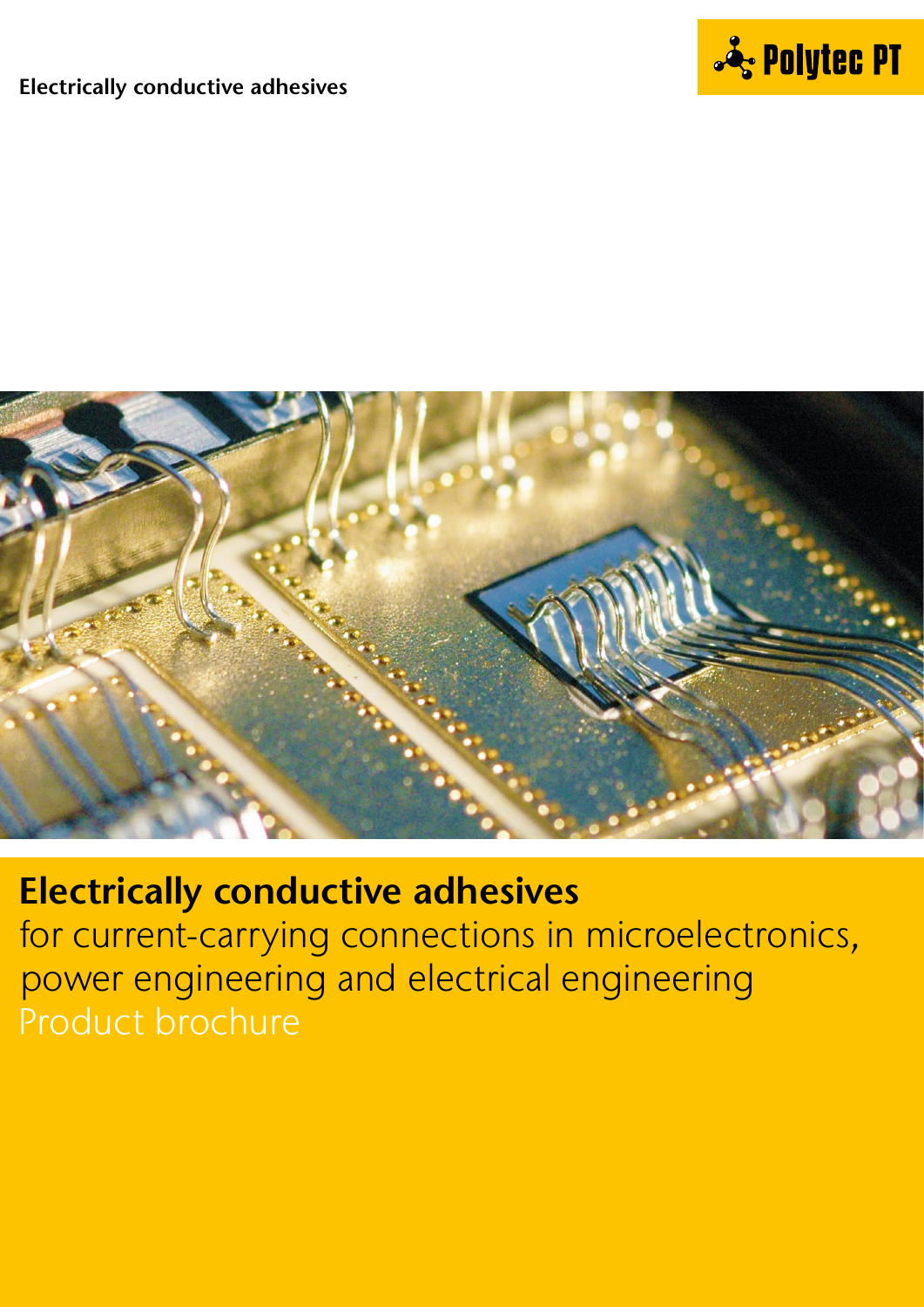Electrically conductive adhesives for currentcarrying connections in microelectronics, power engineering and electrical engineering

**Electrically conductive adhesives are employed in integrated circuit packaging in order to provide a permanent mechanical connection for joining components and at the same time enabling electrical contact of the components. In many cases, adhesive bonding is therefore an alternative to the usual joining techniques, such as soldering or sintering.**

#### **What is electrical conductivity with adhesives?**

Electrically conductive adhesives are characterized by their specific volume resistivity, which serves as a measure of their lateral conductivity. Typically, the volume resistivity of silver-filled adhesives is of the order of magnitude of 10-4 Ω∙cm. For special applications, however, it can be more useful to consider the conductivity in the z-direction. For applications with lower requirements for the conductivity, less expensive fillers are used.

#### **Applications for electrically conducting adhesives**

For many years conductive adhesives have offered proven methods for providing contact between components. Such applications can be found in both small batch sizes and in mass volumes.

Electrically conducting adhesives find use in the following fields:

- **Microelectronics:** chip assembly, circuit board assembly
- **Automotive electronics:** providing contact between various current-carrying components
- **Smart Cards:** providing contact between the chip module and the RFID antenna
- **Photovoltaics:** providing contact between cell connectors
- **Electrical engineering:** shielding of electromagnetic fields
- Dissipation of electrostatic charge

#### **Advantages of the adhesive**

In contrast to welding or soldering, electrically conductive adhesives can bond difficult material combinations without altering the surface or the structural conditions.

According to the properties of the product the adhesive can be applied by dispensing, jetting, silk-screen printing or stamping. As the adhesives are cured at moderate temperatures or even at room temperature, the components are subjected to far less thermal stress than is the case with soldering.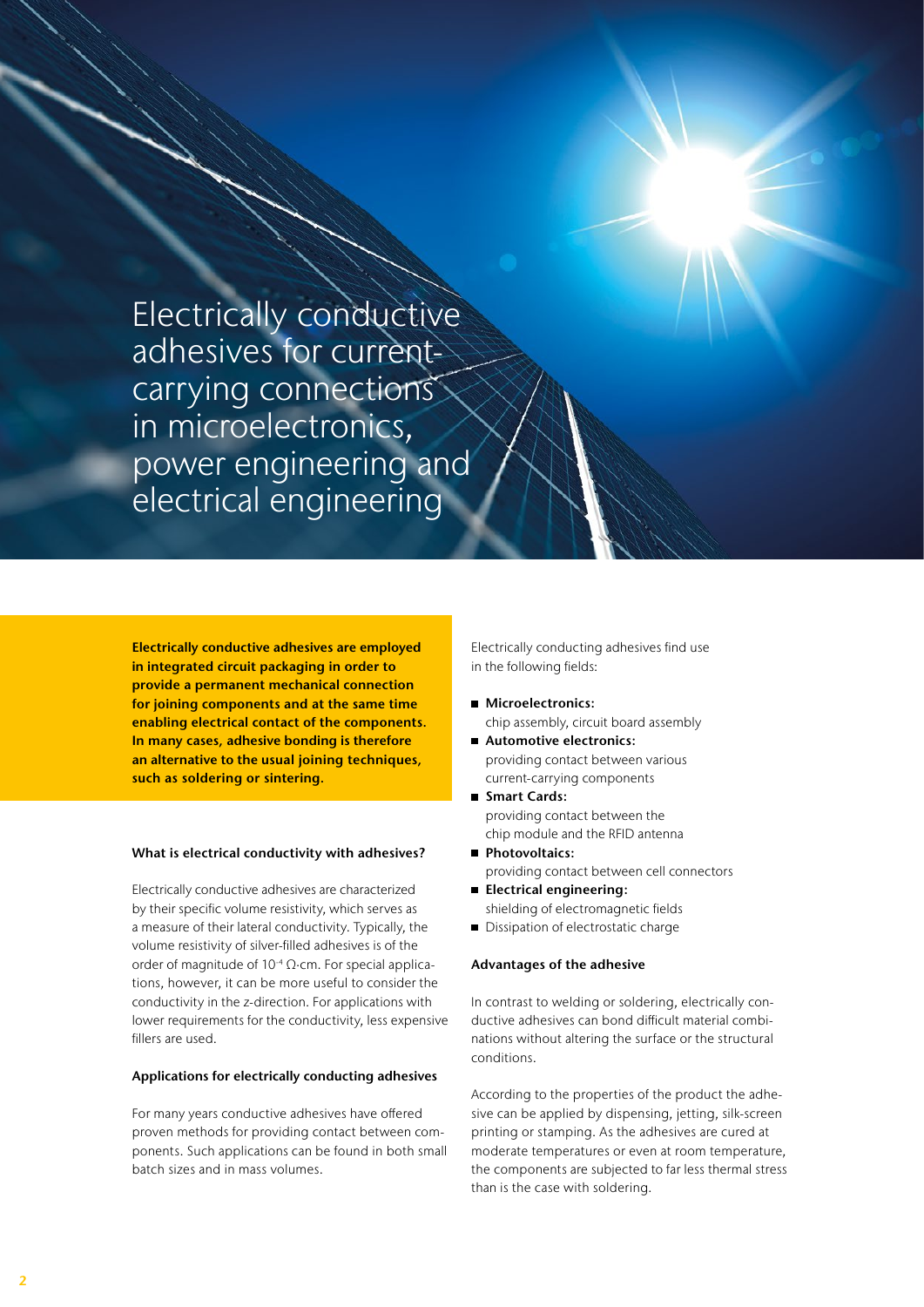### Next generation electrically conductive adhesives

Electrically conductive adhesives are typically based upon epoxy resins, which are available as two components or pre-mixed and deep-frozen as a single-component variant. In order to unfold their optimal conductivity, these products must be cured at a temperature of at least 100 °C.

The following overview shows a number of innovative products including such ones which can be cured at room temperature and/or are characterized by excellent flexibility, together with proven standard conductive adhesives.



| Processing                                          | Cold-curing    |               | Hot-curing                                                             |                    |  |  |  |
|-----------------------------------------------------|----------------|---------------|------------------------------------------------------------------------|--------------------|--|--|--|
| Components                                          | 1K             | 2K            | 1K                                                                     | 2K                 |  |  |  |
| <b>Electronics</b><br>applications<br>high-strength |                | <b>EC 244</b> | EC 101 L frozen<br>EC 151 L frozen<br>EC 112 L frozen<br>EC 242 frozen | EC 101<br>EC 151 L |  |  |  |
| <b>Electronics</b><br>applications<br>flexible      | <b>PU 1000</b> |               |                                                                        | EC 201             |  |  |  |
| Solar industry                                      |                |               | SB 1227 frozen<br>SB 1242 frozen                                       | SB 1227<br>SB 1242 |  |  |  |
| Electromagnetic<br>shielding                        |                |               |                                                                        | EC 262-2           |  |  |  |

### **Variations and customer-specific developments**

Are you missing a product with certain features? Many of these adhesives are also available with modified rheological properties or alternative costeffective fillers. We also develop custom-tailored products according to your specifications. Just ask us.